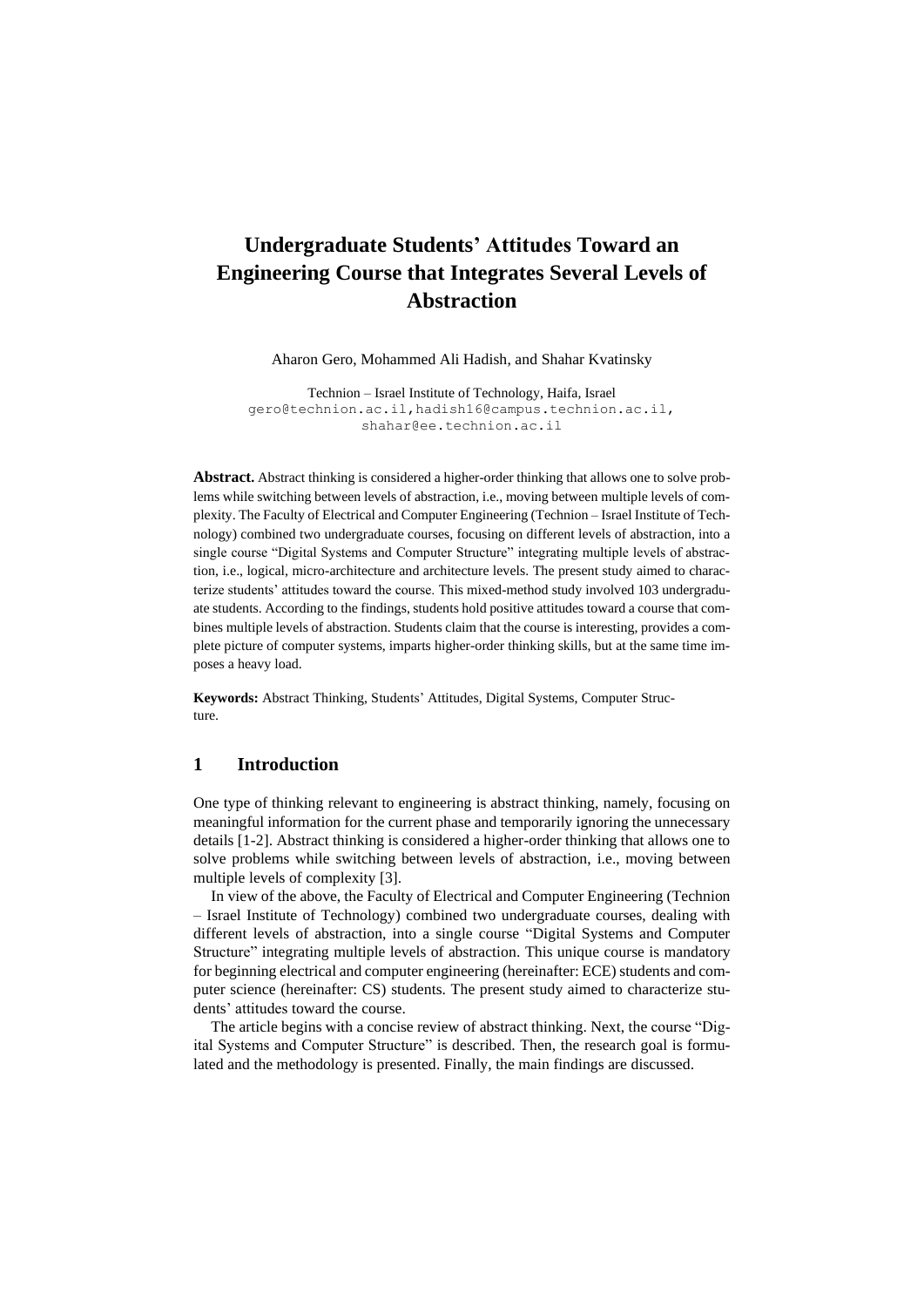# **2 Abstract Thinking**

Abstract thinking, as an important element of computational thinking [4-5], is relevant in many fields, and currently holds a major role in engineering [6]. This is due to the increased complexity of engineering systems [7] and the Industry 4.0 concept, based, inter alia, on big data [8]. Therefore, compared to the past, engineers must deal with growing intricacy, especially in the hardware and software industry [9].

As mentioned earlier, a key concept in abstract thinking is a level of abstraction. It is possible to characterize an arbitrary number of levels, ranging from the highest level, where the problem is observed from a general point of view, to the lowest level at which close attention to detail is needed [10].

For instance, the architecture level is the boundary between software and hardware. At this level of abstraction, a set of software instructions that the computer can support is defined. Below this level is the micro-architecture level, focusing on the highest level of implementation of the features defined at the previous level. The next level, logic gates, deals with the logical properties of the components defined at the micro-architecture level. Lower levels address the electronic devices that construct the logic gates and their physical structure [11].

It is widely agreed that the major cognitive skills of the so-called abstract thinker are recognizing the level of abstraction appropriate for a particular phase and maneuvering between levels of abstraction [12-13].

## **3 "Digital Systems and Computer Structure" Course**

As noted earlier, the Faculty of Electrical and Computer Engineering (Technion – Israel Institute of Technology) combined the course "Digital Systems", which dealt with Boolean algebra and the analysis and design of combinational and sequential systems, and the course "Logic Design and Introduction to Computers", focusing on advanced logic design and computer structure, into a single undergraduate-level course entitled "Digital Systems and Computer Structure". The latter covers three levels of abstraction, i.e., logical, micro-architecture and architecture levels, switches between them, and therefore provides a more complete picture of the computer .

The course "Digital Systems and Computer Structure" is compulsory for ECE (second semester) and CS (third semester) students. The aim of the course is to provide students with analysis and design skills at the three levels of abstraction mentioned above. A prerequisite for the course is the course "Introduction to Computer Science", which deals with the algorithmic approach to problem solving and programming in C language.

The course (frontal instruction) lasts 13 weeks, and consists of four hours of lectures and two hours of tutorials every week. The teaching staff is comprised of lecturers (PhD in ECE) and assistants (senior ECE students and graduate students). The contents of the course overlap approximately with the contents of the preceding courses, and include: Boolean algebra, the digital model, combinational systems, sequential systems, state

2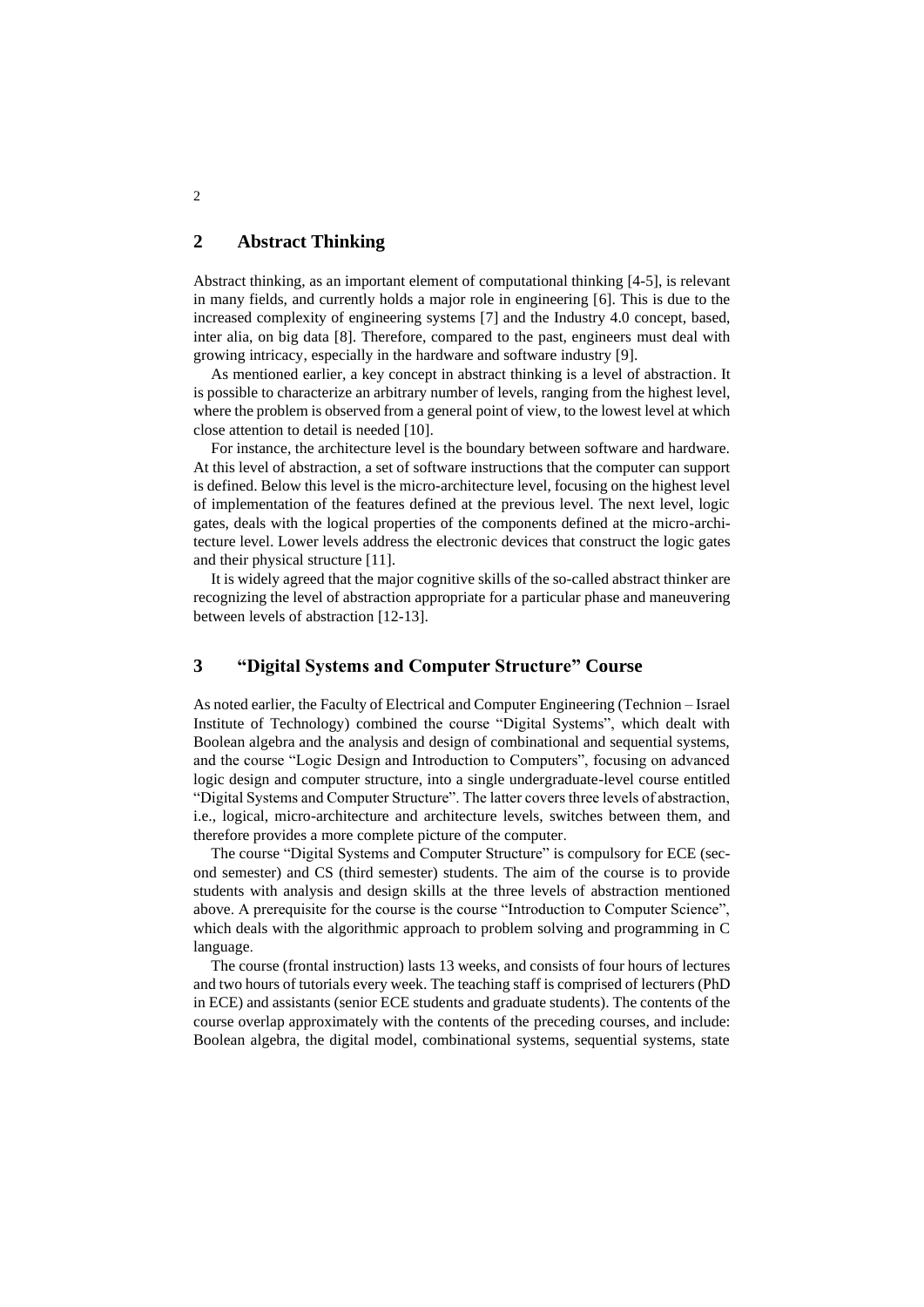machines, von Neumann machine, hardware description language, addressing modes, branches, stack, routines, traps, pipelined processor, control and data hazards [14].

The assessment is based on computer exercises (simulations in VERILOG), a midsemester test and a final examination.

## **4 Research Goal and Methodology**

## **4.1 Goal**

The aim of the study was to characterize students' attitudes toward the course "Digital Systems and Computer Structure".

#### **4.2 Participants**

One hundred and three undergraduate students (53 ECE students; 50 CS students), who took the course "Digital Systems and Computer Structure", participated in the study. The students have not previously been exposed to learning that combines multiple levels of abstraction.

#### **4.3 Methodology**

At the end of the course, students filled out two anonymous questionnaires, a closedended and an open-ended. In addition, nine semi-structured interviews were conducted. All instruments were aimed to characterize students' attitudes toward the course.

The quantitative data were analyzed by statistical means, and a possible difference between ECE and CS students was examined. The qualitative data underwent a directed content analysis based on the tri-component attitude model.

#### **4.4 Tools**

The closed-ended questionnaire was a five-level Likert-like scale, extending from "strongly disagree" to "strongly agree". The scale was based on an instrument developed in [15]. This self-reporting questionnaire consisted of 17 statements expressing attitudes toward an engineering course that combines multiple levels of abstraction. Some of the statements represented positive attitudes and others – negative ones. The statements were validated by two engineering education experts. Cronbach's alpha (*α*  $= 0.78$ ) pointed to acceptable internal consistency. Some statements are given in Table 1.

In the open-ended questionnaires and interviews, students were asked, among other things, about their position toward the course and their preference, i.e., courses that incorporate multiple levels of abstraction or courses that focus on a few levels.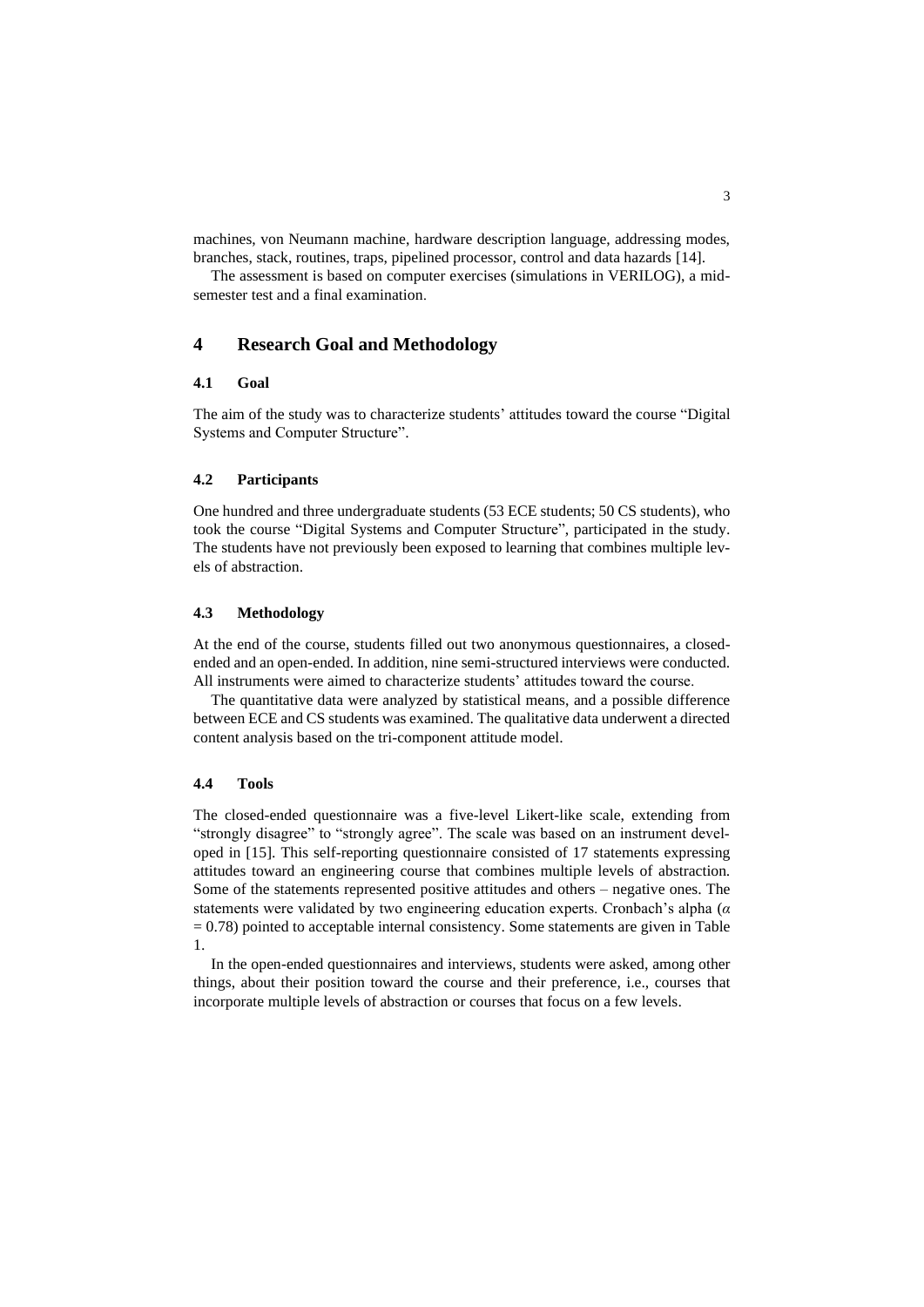**Table 1.** Closed-ended questionnaire **–** sample statements.

| Polarity | Statement                                                                 |  |
|----------|---------------------------------------------------------------------------|--|
| Positive | The combination of digital systems and computer structure is correct      |  |
|          | because it allows the computer to be analyzed at different levels of de-  |  |
|          | tail.                                                                     |  |
| Negative | It is better to study digital systems separately from computer structure  |  |
|          | so that it will be possible to devote the necessary time to each subject. |  |

## **5 Findings**

### **5.1 ECE and CS Students' Attitudes**

Table 2 presents the mean score ( $5 \ge M \ge 1$ ) and standard deviation (SD) of students' attitudes toward the course (closed-ended questionnaire). According to *t*-test (equal variances), there is no significant difference between ECE and CS students  $(t_{101}=1.41)$ ,  $p$  $>$ 0.05). Both students hold positive attitudes toward an engineering course that integrates several levels of abstraction.

| Group      | м    | SD   |
|------------|------|------|
| <b>ECE</b> | 3.71 | 0.70 |
| CS.        | 3.89 | 0.58 |

**Table 2.** Closed-ended questionnaire – descriptive statistics.

#### **5.2 Attitude Components**

Content analysis of the open-ended questionnaires and interviews reveals various aspects in respondents' attitudes toward the course. Since there is no significant difference between ECE and CS students' attitudes (Section 5.1), there is no distinction between the two groups below.

**Cognitive Domain.** Cognitively, the vast majority of respondents (90%) argue that the course provides a complete picture of computer systems:

*Educationally, it [the course] is well built. You start from the simplest thing... start from Boolean variables... then Boolean expressions, logic gates, combinational components… you progress until you build a complete processor!* (interview)

About one-third of the respondents (35%) claim that the course is appropriate for beginning students: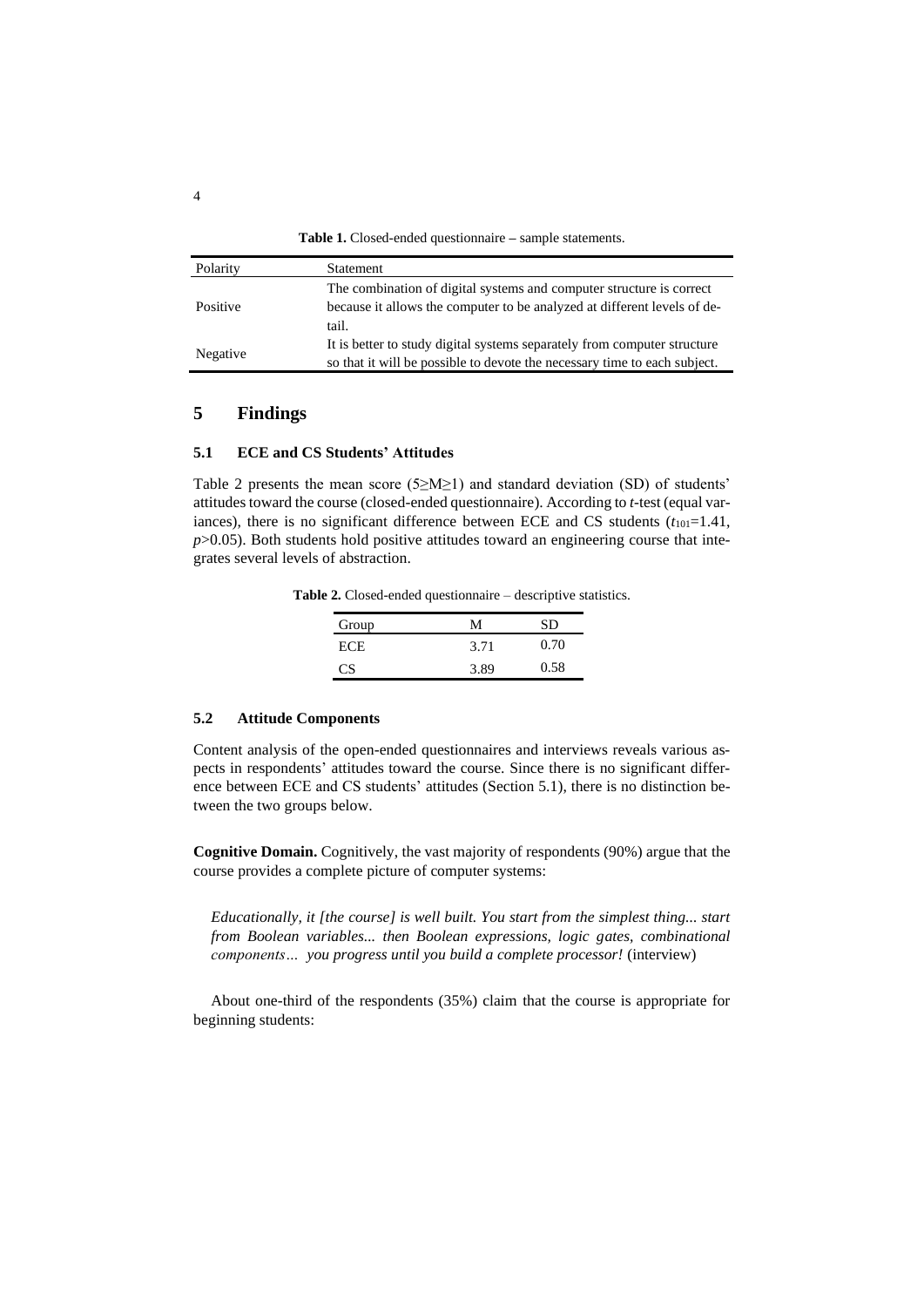*The level [of learning] was appropriate… I felt it wasn't something I couldn't handle.* (interview)

But it is accompanied by a heavy cognitive load, stemming from the broad scope of content (32%):

*The load was too high… there were lots and lots of content.* (questionnaire)

According to about a quarter of the respondents (24%), the course imparts higherorder thinking skills, due to the combination of several levels of abstraction:

*It [the course] has given me directions of thinking that I haven't had until today... I think it [combination of several levels of abstraction] develops ways of thinking.* (interview)

**Affective Domain.** In the affective domain, 28% of the respondents think that the course is interesting because it maneuvers between several levels of abstraction:

*Very interesting... I liked the progress from a very internal level of the processor to an external one.* (interview)

**Behavioral Domain.** Finally, from the behavioral perspective, the vast majority of respondents (83%) prefer courses that incorporate multiple levels of abstraction over courses that focus on a few levels:

*I prefer to study the current [new] course over the two separate [preceding] courses.* (questionnaire)

# **6 Discussion and Conclusions**

According to the results, students hold positive attitudes toward an engineering course that combines multiple levels of abstraction, with no significant difference between ECE and CS students. This lack of difference may be due to the fact that the respondents are beginning students. Thus, the specific program (ECE vs. CS) has not yet affected, if at all, students' attitudes.

Students argue that the course imparts higher-order thinking skills, due to the combination of several levels of abstraction. This claim is in line with research findings suggesting that representation that combines multiple levels of abstraction promotes learning, especially when dealing with complex systems, such as physical [16] or biochemical systems [17]. Moreover, incorporating multiple levels of abstraction allows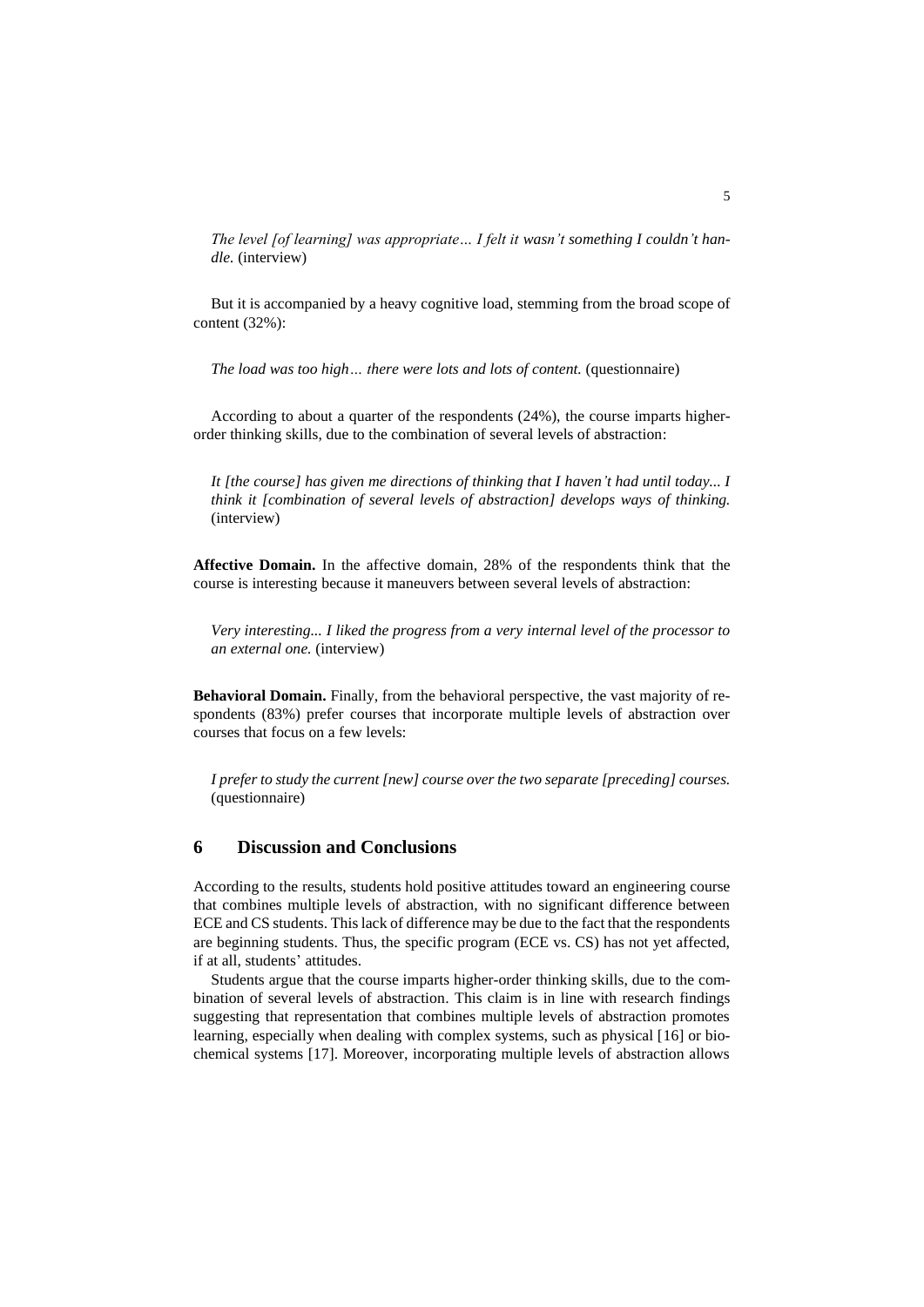learners to maneuver between levels of abstraction and thus contributes to their cognitive development [16].

Students claim that the load characterizing a course that incorporates multiple levels of abstraction is very high. Indeed, as described in Section 3, course instruction is much more extensive than is common in university courses.

Affectively, students find interest in combining digital systems with computer structure. The behavioral aspect in their attitude is congruent with the cognitive and affective components described above. According to it, the vast majority of students prefer courses that incorporate multiple levels of abstraction over courses that focus on a few levels.

The study faced a limitation: the number of students who took part in the research was relatively small. To diminish the impact of this limitation, both quantitative and qualitative tools were used.

The study's main contribution lies in the first analysis (to the best of our knowledge) of students' attitudes toward an engineering course that integrates multiple levels of abstraction. This contribution is important in view of the inadequate abstract thinking skills of beginning engineering students [18]. The authors recommend developing such courses. However, they should be scheduled in a semester characterized by a relatively moderate load and assigned with highly-qualified faculty.

## **References**

- 1. Denning, P.J., Comer, D.E., Gries, D., Mulder, M.C., Tucker, A., Turner, A.J., Young, P.R.: Computing as a discipline. Computer 22(2), 63–70 (1989).
- 2. Gero, A., Shekh-Abed, A., Hazzan, O.: Correlation between systems thinking and abstract thinking among high school students majoring in electronics. In: The Impact of the 4th Industrial Revolution on Engineering Education, pp. 541–548. Springer, Cham (2020).
- 3. Mishali, O., Dubinsky, Y., Maman, I.: Towards IDE support for abstract thinking. In: Proceedings of the 2nd International Workshop on the Role of Abstraction in Software Engineering, pp. 9–13 (2008).
- 4. Hu, C.: Computational thinking: What it might mean and what we might do about it. In: Proceedings of the 16th Annual Joint Conference on Innovation and Technology in Computer Science Education, pp. 223–227. ACM (2011).
- 5. Gero, A., Levin, I.: Computational thinking and constructionism: Creating difference equations in spreadsheets. International Journal of Mathematical Education in Science and Technology 50(5), 779–787 (2019).
- 6. Kramer, J.: Is abstraction the key to computing? Communications of the ACM 50(4), 37– 42 (2007).
- 7. Monat, J.P., Gannon, T.F.: Applying systems thinking to engineering and design. Systems 6(3), 34 (2018).
- 8. Jazdi, N.: Cyber physical systems in the context of Industry 4.0. In: IEEE International Conference on Automation, Quality and Testing, pp. 1–4. IEEE (2014).
- 9. Spöttl, G.: Development of "Industry 4.0" are skilled workers and semi-engineers the losers? In: 7th World Engineering Education Forum, pp. 851–856. (2017).
- 10. Hazzan, O.: Reflections on teaching abstraction and other soft ideas. ACM SIGCSE Bulletin 40(2), 40–43 (2008).